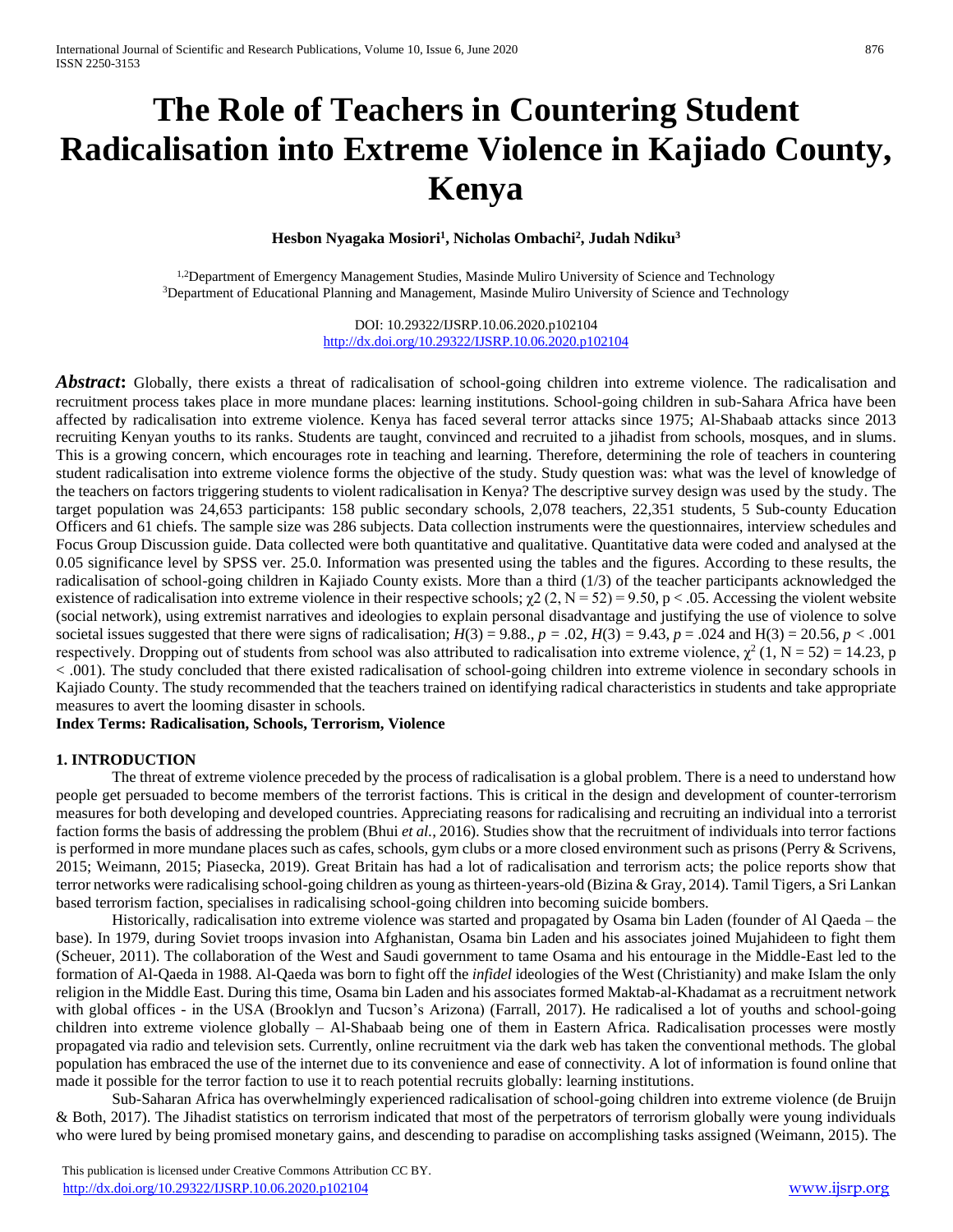Jihadist recruiters took advantage of the social, economic, political and environmental challenges to radicalise the vulnerable youths into joining their cause. According to Botha (2014a), the East African region is prone to acts of terrorism: from 1975 to date. In general, member states and populace of East Africa have experienced violent extremism and more so the radicalisation of their youths into internationally affiliated terror networks as well as home-grown terror groups. Radicalisation has continued to spread building on the economic decline, violent conflicts and lack of strong and legitimate states. The increased cases of radicalisation in East Africa are attributed to the massive influx of immigrants.

Kenya has faced terror attacks from Al-Shabaab since 2013 – in 2013 Westgate Shopping Mall Attack (67), in 2014 Mpeketoni Attack (57), in 2015 Garissa University College Attack (148) and 2019 Nairobi Dusit D2 Complex Attack (21) (Anyim, 2019; Mwaniki, 2019). The youth converting into Islam have been found to being culpable of attacks in Kenya. Al-Shabaab and other radical actors are lecturing and recruiting in schools, mosques, and in "slums" around the Eastleigh area of Nairobi that is often called "Little Mogadishu" where Somali refugees gather and live. Kenyan security agencies established that radicalisation most occurred in schools (Botha, 2014b). Youth converts into Islam are the best suited to execute jihadist ideologies and terrorism acts. Therefore, just how prepared are secondary schools in countering radicalisation into extreme violence in Kenya? Teachers are important facets in societies whose roles are significant and valuable. They are part of students' development when they instil discipline and build student personality. They influence students' behaviours which is why the researcher opted to determine their role in countering student radicalisation in public secondary schools; their level of knowledge on factors triggering the student to radicalisation into extreme violence.

The radicalisation into extreme violence among school-going children is one of the greatest security concernsin Kenya (Mazrui, Njogu & Paul, 2018). The literature available lacks enough evidence to support the allegations of the process taking place within the learning institutions where the students are the primary targets. Kenyan security apparatus acknowledged that radicalisation was taking place in various schools across the country. The radicalisation process had expanded in various towns in Kenya including and not limited to Kakamega, Busia, Garissa, Mandela and Mombasa; however, there were no factual data to support these claims apart from the assumptions based on the disappearances among students. Taking note of 10 students in Isiolo Boys High School who left school and joined Al-Shabaab in Somalia (the Daily Nation, 2015). Lack of solid data supporting these claims as indicated in the security briefings informed this study in Kajiado County. Kajiado County was preferred due to its proximity to Nairobi City County and its increased influx of immigrants. Therefore, it was important that Kajiado County and the rest of Kenya not conflate radicalisation and terrorism.

# **1.1 Statement of the Problem**

Kenyan schools nowadays are not instilling the right discipline and motivation to students exposing them to radicalisation. Carr-Hill, Mbwika and Peart (2019) posit that secondary school students believed that there were growing concerns of radicalisation, which encouraged rote in teaching and learning. These precarious conditions the students were left in, exposed them to radicalisation into extreme violence by terror groups: Al-Shabaab militants. Isiolo Boys High School in 2014 topped the list, where 10 of its students quit school to join Al-Shabaab in Somalia (the Daily Nation, 2015). Also, on the security watch, were Marsabit Mixed Secondary School and Moi Girls Secondary in Marsabit. The others were in western Kenya among them, Koseka, Birunda PAG Primary and St Patrick's Bumula Secondary School. However, not much new knowledge had been gained when it came to the specific aspect of the role of the teachers in countering students' radicalisation into extreme violence. Kenya has a burgeoning young population, who are at risk of radicalisation into extreme violence. Social, economic, political and environmental challenges are the catalysts towards youth joining violent extremist groups. The violent extremist factions remain active in Kenya and have extended their influence within its borders. Relatively, little empirical research had been done to determine why and how students were radicalised to join extremist groups such as Al-Shabaab; just how various learning institutions could effectively prepare themselves to counter radical extremists. Teachers being an important facet for future endeavours of students, their roles in countering radicalisation of students into extreme violence is important, hence the study. Homegrown terrorism has complicated the fight against terrorism. Besides, one of the most complex counter-terrorism measures lies in countering radicalisation. The study sought to determine the role of teachers in countering student radicalisation into extreme violence. This was guided by the question: what was the level of knowledge of the teachers on factors triggering students to violent radicalisation in Kenya?

# **2. RESEARCH METHODOLOGY**

The study utilised a descriptive survey design that explicitly determined the role of teachers in countering students' radicalisation into extreme violence in Kenya. The study area was in Kajiado North and Isinya Sub-counties of Kajiado County in Kenya. The county was chosen due to its proximity to Nairobi City County-the Capital City County of the Republic of Kenya. Moreover, the county had received a lot of immigrants from different ethnic and religious backgrounds within and without Kenya. Besides, it is one of the major tourist destinations in Kenya due to the existing native cultures of the Maasai community. Due to all these factors, the study aimed at determining the role of teachers in countering student radicalisation into extreme violence in public secondary schools in the county. The researcher determined the level of knowledge of teachers in countering student radicalisation into extreme violence.

Kajiado County, as per the 2019 Kenya housing and Population census, has a population of 1,117,840 (KNBS, 2019). The target population for this study was all the public secondary schools (head-teachers, teachers, students), Sub-county Education Officers (SCEO) and Chiefs in Kajiado County. The data from the Ministry of Education (2016), shows that Kajiado County had 158 public secondary schools, 2,078 teachers, 22,351 students, 5 Sub-county Education Officers and 61 chiefs. The target population was 24,653 participants. Kajiado North and Isinya Sub-counties were purposively sampled because of their upsurge in population and proximity to Nairobi City County. Botha (2014) posit that Nairobi City County had been a recipient of most extreme radicalisation hence the choice of the two sub-counties. Simple random sampling was used to sample headteachers, teachers, students and Chiefs. Purposive sampling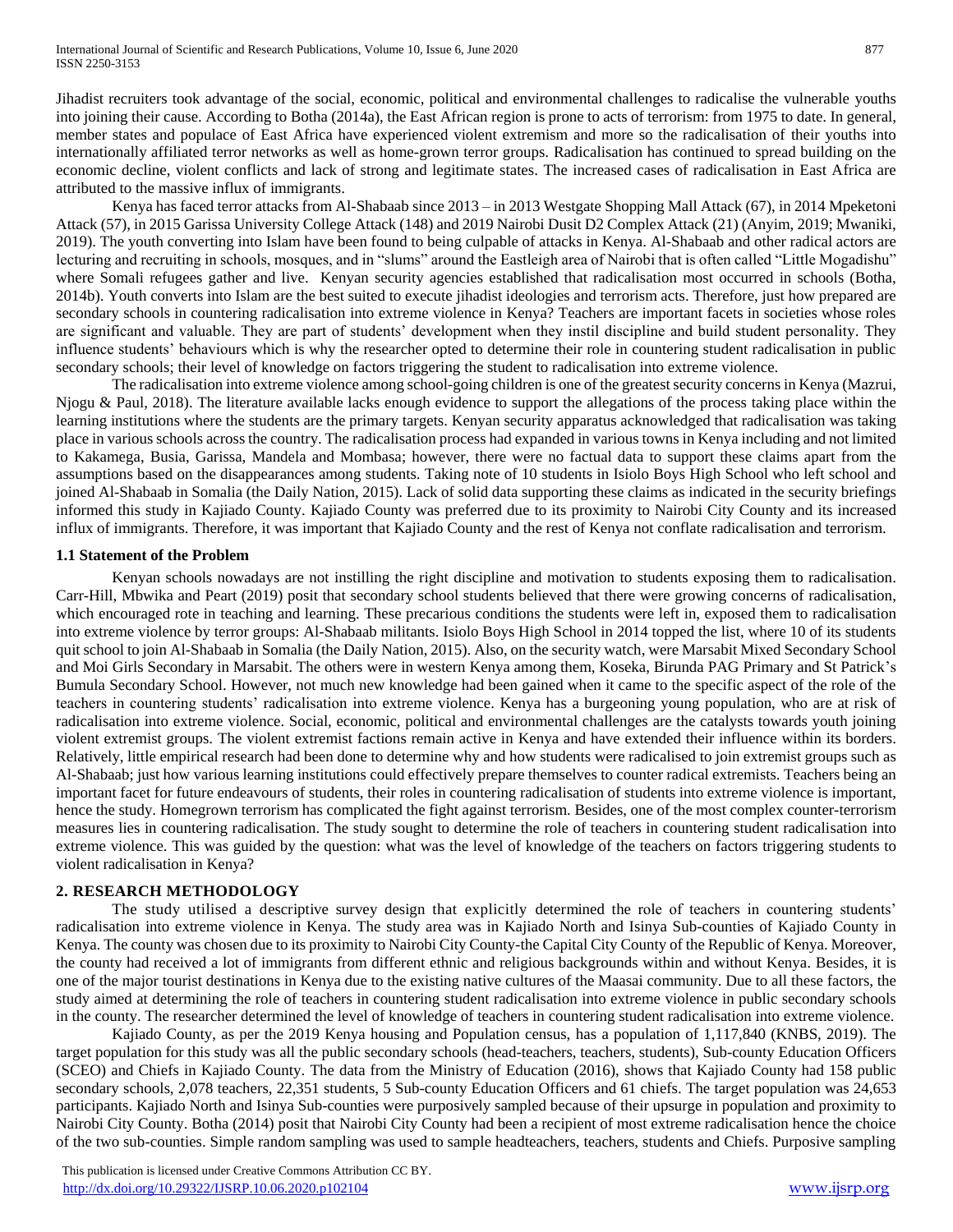was used to sample Sub-county Education Officers (SCEO). The total sample size was 286 subjects for both Kajiado North and Isinya Sub-counties in Kajiado County.

Data collection instruments were the questionnaires, interview schedules and Focus Group Discussion guide. Data collected were both quantitative and qualitative. Quantitative data were coded and analysed at the 0.05 significance level by SPSS ver. 25.0. Information was presented using the tables and the figures.

# **3. RESULTS AND DISCUSSION**

The section shows the results of the public secondary school teachers with knowledge of radicalisation into extreme violence and its presence in public secondary schools in Kajiado County.

# **3.1 The level of knowledge by teachers on factors inducing students to radicalisation into extreme violence**

Teachers are important facets in societies whose roles are significant and valuable. They are part of student development; they instil discipline and build student personality. They influence students' behaviours, thence determination of their level of knowledge on factors triggering student to radicalisation into extreme violence.

# **3.1.1 Radicalisation of the student into extreme violence**

The study sought to determine the level of knowledge of the teachers on factors triggering students to radicalisation into extreme violence. Figure 3.1 illustrated the findings.



# **Students Radicalised**

# **Figure 3.1: Student radicalised into extreme violence**

*Source: Researcher, 2019*

The results in Figure 3.1 showed that 19 (36.1%) of the teachers accepted the existence of radicalisation amongst students. However, 27 (52.8%) of teachers rejected the existence of radicalisation of students into extreme violence in their respective schools. Moreover, 6 (11.1%) of teachers were not sure if students were being radicalisation in their respective schools.

The Pearson Chi-square test of goodness-of-fit was conducted to test whether teachers knew that students were being radicalised (Table 3.1).

# **Table 3.1: Student radicalisation**

| <b>Test Statistics</b> |                      |
|------------------------|----------------------|
|                        | Students radicalised |
| Chi-Square             | 9.500 <sup>a</sup>   |
| Df                     |                      |
| Asymp. Sig.            | 009                  |

a. 0 cells (0.0%) have expected frequencies less than 5. The minimum expected cell frequency is 12.0.

# *Source: Researcher, 2019*

The teachers (n=52) were sampled to determine whether those who knew about student radicalisation into extreme violence (*f*=19) were equal to those who did not (*f*=27) and those who were not sure of its existence (*f*=6). A chi-square test of goodness-of-fit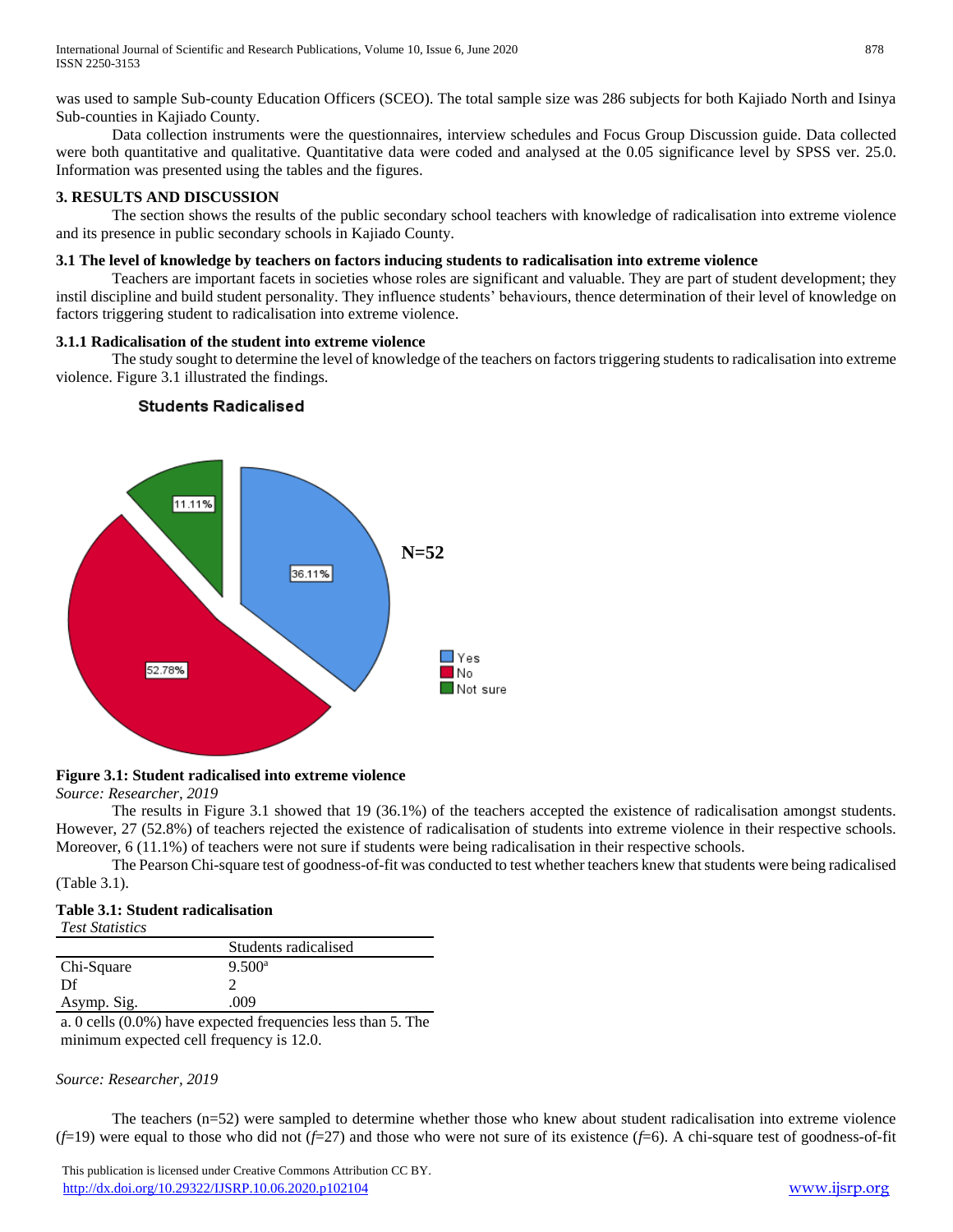was performed. The null hypothesis was rejected. The teacher level of knowledge on student radicalisation was not equally distributed in the population,  $\chi^2$  (2, N = 52) = 9.50, p < .05. More than a third (1/3) of the teachers acknowledged the existence of radicalisation into extreme violence in their respective schools.

Schools environment were mundane places for student recruitment to join the extremist violent factions (Perry & Scrivens, 2015). The current social trends have led to many risky exposures to school-going children to extreme violence. The slightest hint of radicalisation into extreme violence should be treated with utmost urgency to eliminate any potential impending terror acts. Agnew (2018) stipulated that young people were more at risk of joining terrorist groups or being arrested for terrorist offences. In line with his findings, the school-going children in Kenya were profiled to being at a higher risk of radicalisation into extreme violence by terror groups operating within and without Kenyan borders. FGD (2018a) noted that there existed radicalisation into extreme violence amongst students in secondary schools in Kajiado County. Moreover, SCEO (2018a) observed that school-going children were gullible and could easily stray and follow the wrong group that exposed them to extremist violent factions."

# **3.1.2 Signs of radicalization**

The study sought to establish the signs of radicalisation among students in public secondary schools in Kajiado County. Table 3.2 illustrated the findings.

| Signs of radicalisation                                                 | Agree<br>Agree | <b>or</b> | Strongly,<br>loderate | Disagree or Strongly<br><b>Disagree</b> |
|-------------------------------------------------------------------------|----------------|-----------|-----------------------|-----------------------------------------|
| In contact with extremist recruiters                                    | 6.5%           |           | 9.7%                  | 83.9%                                   |
| Accessing violent extremist websites 22.6%                              |                |           | 19.4%                 | 58.1%                                   |
| Accessing violent extremist literature 9.4%                             |                |           | 25.0%                 | 65.6%                                   |
| Using extremist narratives to explain $18.8\%$<br>personal disadvantage |                |           | 12.5%                 | 68.8%                                   |
| Justifying the use of violence to solve $_{19.4\%}$<br>societal issues  |                |           | 12.9%                 | 67.7%                                   |
| Joining or seeking to join extremist $_{9.4\%}$<br>organisations        |                |           | 28.1%                 | 62.5%                                   |

#### **Table 3.2: Observing signs of radicalisation into extreme violence**

#### **N=52**

*Source: Researcher, 2019*

The results in Table 3.2 showed that there were various signs of radicalisation that could be related to student's behaviour regarding radicalisation into extreme violence. These signs of radicalisation into extremist violence were: access to violent websites 12 (22.6%), justifying the use of violence to solve societal issues 10 (19.4%), use of extremist narratives to explain personal disadvantages 9 (18.8%), accessing extremist literature 5 (9.4%), seeking to join the extremist factions 5 (9.4%) and being in contact with the extremist recruiters 3 (6.5%).

The Kruskal Wallis H test was conducted by the researcher to establish the differences between the knowledge on radicalisation into extreme violence according to years worked in the school by the teachers. Table 3.3 illustrated the Kruskal Wallis H test statistics.

# **Table 3.3: Kruskal Wallis H test on teacher level of knowledge on the radicalisation of students into extreme violence** *Test Statistics,b*

| <b>Variables</b>                                                                           | <b>Kruskal-Wallis H</b> | df | Asymp. Sig. |
|--------------------------------------------------------------------------------------------|-------------------------|----|-------------|
| In contact with extremist recruiters                                                       | 6.892                   | 3  | .075        |
| Accessing violent extremist websites, especially<br>those with a social networking element | 9.877                   | 3  | .020        |
| Possessing or accessing violent extremist<br>literature                                    | 4.724                   | 3  | .193        |
| Using extremist narratives and a global ideology<br>to explain personal disadvantage       | 9427                    | 3  | .024        |
| Justifying the use of violence to solve societal<br>issues;                                | 20.557                  | 3  | .000        |
| Joining<br>join extremist $7.023$<br>seeking to<br><sub>or</sub><br>organisations          |                         | 3  | .071        |
|                                                                                            |                         |    |             |

a. Kruskal Wallis Test

b. Grouping Variable: How long have you been in the school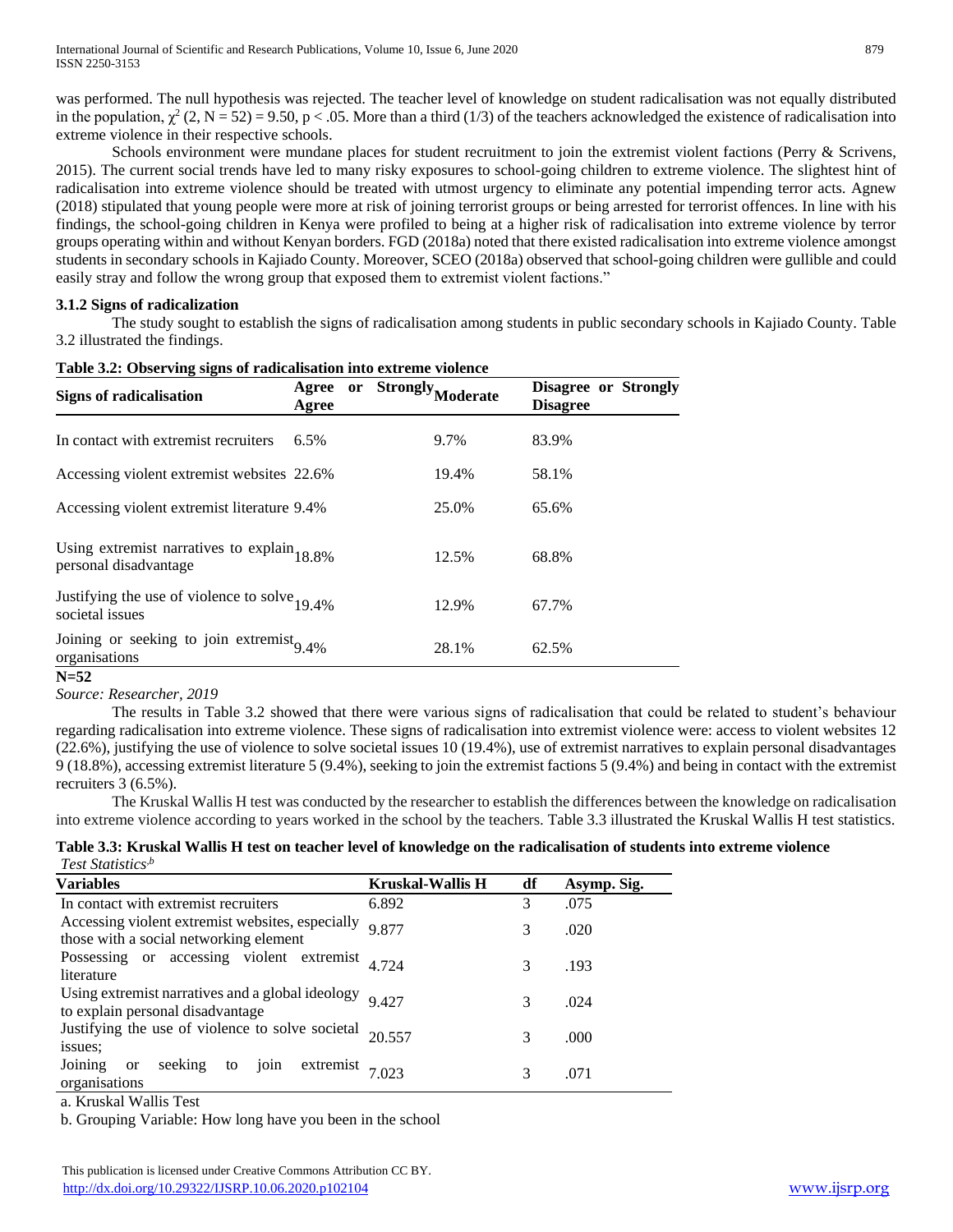*Source: Researcher, 2019*

The results showed that there were no statistically significant differences between being in contact with extremist recruiters, possessing and accessing violent extremist literature and joining or seeking to join the extremist faction according to the years worked by the teacher in the school:  $H(3) = 6.89$ ,  $p = .08$ ),  $H(3) = 4.72$ ,  $p = .193$ ,  $H(3) = 7.02$ ,  $p = .07$  respectively. The researcher conducted the post hoc tests to test pairwise comparisons as illustrated in Figure 3.2.

# **Hypothesis Test Summary**

|    | Null Hypothesis                                                                                                                                                                                      | Test                                               | Sig. | Decision                                 |
|----|------------------------------------------------------------------------------------------------------------------------------------------------------------------------------------------------------|----------------------------------------------------|------|------------------------------------------|
| 1  | The distribution of Accessing violent<br>extremist websites, especially<br>those with a social networking<br>element is the same across.<br>categories of How long have you<br>been in the school.   | Independent-<br>Samples<br>Kruskal-<br>Wallis Test | .020 | <b>Reject the</b><br>null<br>hypothesis. |
| 2. | The distribution of Using extremist<br>narratives and a global ideology to<br>explain personal disadvantage is<br>the same across categories of How Wallis Test<br>long have you been in the school. | Independent-<br>Samples<br>Kruskal-                | .024 | <b>Reject the</b><br>null<br>hypothesis. |
| з. | The distribution of Justifying the use<br>of violence to solve societal issues: Samples<br>is the same across categories of<br>How long have you been in the<br>school.                              | Kruskal-<br>Wallis Testi                           | .000 | <b>Reject the</b><br>null<br>hypothesis. |

Asymptotic significances are displayed. The significance level is .05.

#### **Figure 3.2: Kruskal-Wallis H Post Hoc test on teachers' knowledge on radicalisation** *Source: Researcher, 2019*

A Kruskal Wallis 1-Way ANOVA post hoc was conducted to compare the signs of radicalisation on secondary school students. It revealed that there were statistically significant differences between accessing the violent website (social network), using extremist narratives and ideologies to explain personal disadvantage and justifying the use of violence to solve societal issues;  $H(3) = 9.88$ ,  $p =$  $.02, H(3) = 9.43, p = .024$  and  $H(3) = 20.56, p < .001$  respectively. The null hypothesis was therefore rejected. These results suggest that there were signs of radicalisation into extreme violence in secondary schools. Specifically, it informed the school management of the invading vice of radicalisation in schools.

The modern technologies and lifestyle were some of the main attracting forces leading to increased radicalisation in learning institutions. Chiefs affirmed that there were signs of students' radicalisation into extreme violence taking place in the secondary schools in Kajiado County (Chief, 2018). In line with this observation, Borum (2014), noted that radicalisation signs begin to show when an individual start to withdraw him/herself from others and becoming secretive. SCEO (2018b) said, "Students displaying signs of disconnect from society and its norms, begin to devalue people and tend to lean towards extreme violence." Therefore, these aspects were emerging in secondary schools in Kajiado County which was indicative of extreme radical minds popping up. Teachers roles are to identify radicalisation signs and respond to them promptly, which was lacking in public schools in Kajiado County.

# **3.1.3 Causes of student radicalisation**

The study sought to evaluate the causes of student radicalisation into extreme violence. Table 3.4 illustrated the findings.

|  | Table 3.4: Causes of student radicalisation into extreme violence |  |  |
|--|-------------------------------------------------------------------|--|--|
|  |                                                                   |  |  |

| <b>Causes of student radicalisation</b>                                  | Agree<br>Agree              | <b>Strongly Moderate</b><br>or | Disagree or Strongly<br><b>Disagree</b> |
|--------------------------------------------------------------------------|-----------------------------|--------------------------------|-----------------------------------------|
| Marginalisation<br>radicalisation                                        | influenced <sub>24.2%</sub> | 36.4%                          | 39.4%                                   |
| Poverty influenced radicalisation                                        | 60.0%                       | 17.1%                          | 22.9%                                   |
| Unemployment<br>radicalisation                                           | influenced $_{57,1\%}$      | 22.9%                          | 20.0%                                   |
| Radicalisation influenced by religious <sub>22.9%</sub><br>justification |                             | 31.4%                          | 45.7%                                   |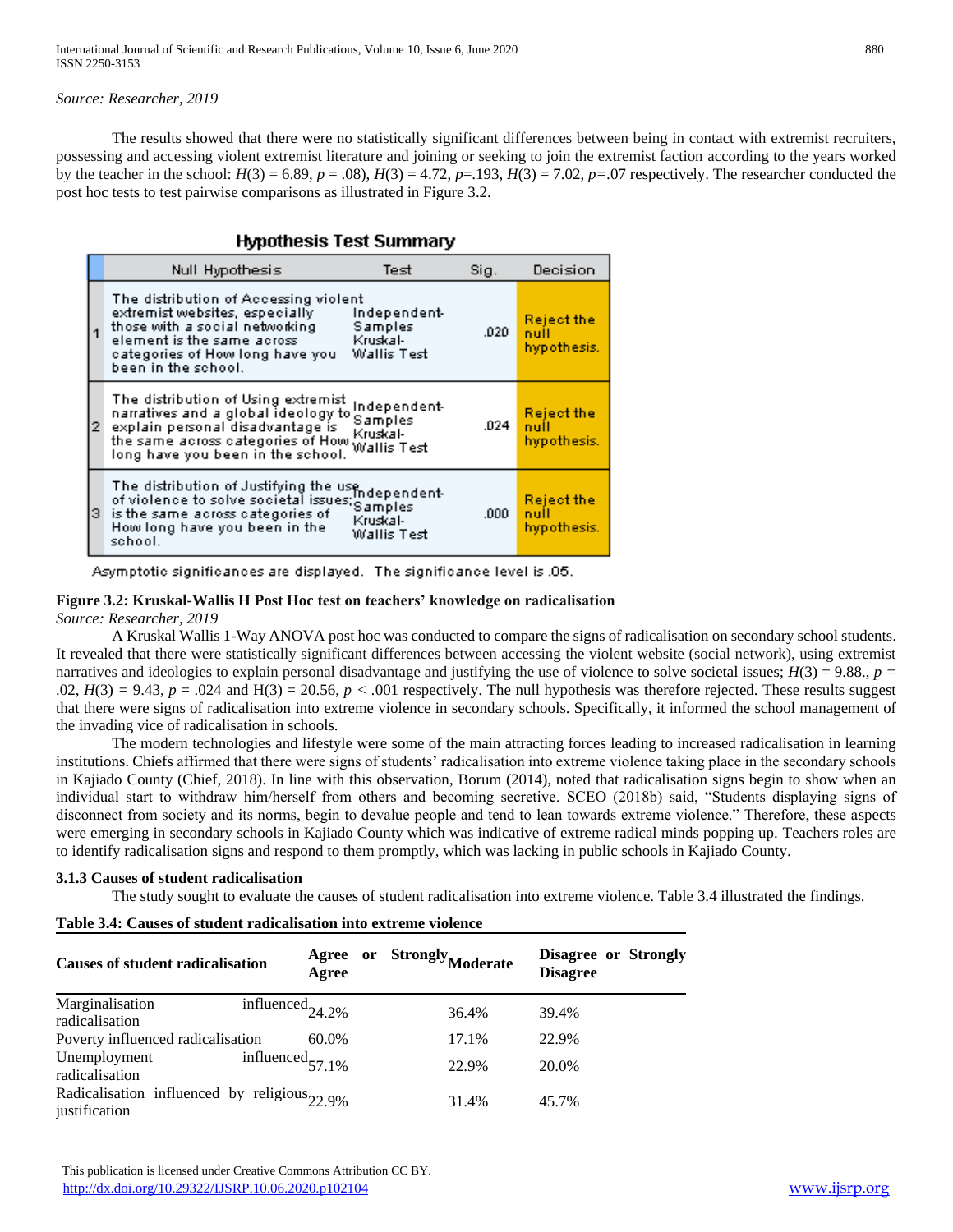| Political<br>radicalisation                  | change | influenced <sub>12.1%</sub>    | 33.3% | 54.5% |
|----------------------------------------------|--------|--------------------------------|-------|-------|
| Securing income<br>influenced radicalisation |        | opportunities <sub>42.9%</sub> | 25.7% | 31.4% |

#### **N=52**

*Source: Researcher, 2019*

The results in Table 3.4 illustrated that poverty had the most influence on radicalisation with a score of 60 per cent. Unemployment influenced radicalisation with a score of 57.1 per cent. Securing income opportunities influenced radicalisation with a score of 42.9 per cent. Marginalisation influenced radicalisation with a score of 24.2 per cent. Religious justification influenced radicalisation with a score of 22.9 per cent. Finally, Political change influenced radicalisation with a score of 12.1 per cent.

The Kruskal-Wallis H test was performed to ascertain the differences between the causes of radicalisation into extreme violence according to the years worked by the teachers in their respective schools. Table 3.5 illustrated the Kruskal Wallis H test statistics.

|                            |  | Table 3.5: Kruskal Willis H test for causes of student radicalisation into extreme violence |  |
|----------------------------|--|---------------------------------------------------------------------------------------------|--|
| <b>Test Statistics</b> a,b |  |                                                                                             |  |

| <b>Variables</b>                                              | <b>Kruskal-Wallis H</b> | df Asymp. Sig. |
|---------------------------------------------------------------|-------------------------|----------------|
| Marginalisation influenced radicalisation                     | 7.440                   | .059           |
| Poverty influenced radicalisation                             | 4.442                   | .217           |
| Unemployment influenced radicalisation                        | 3.214                   | .360           |
| Radicalisation influenced by religious justification          | 5.688                   | .128           |
| Political change influenced radicalisation                    | .044                    | .998           |
| Securing income opportunities influenced radicalisation 3.514 |                         | .319           |

a. Kruskal Wallis Test

b. Grouping Variable: How long have you been in the school

#### *Source: Researcher, 2019*

The results showed that there were no statistically significant differences between marginalisation, poverty, unemployment, religious justification, political change and income security according to the years worked by the teacher at the school:  $H(3) = 7.44$ ,  $p =$  $.26, H(3) = 4.44, p = .22, H(3) = 3.21, p = .36, H(3) = 5.69, p = .13, H(3) = .04, p = 1, \text{ and } H(3) = 3.51, p = .32 \text{ respectively.}$ 

The radicalisation process was enabled by the structural factors, the motivating factors and the facilitating factors. The structural factors - poverty, marginalisation and unemployment - created an enabling environment that cultivated secondary school students to join radical groups that eventually subjected them to extreme violence. It was established in several studies that the majority of radical political leaders (motivating factors) used politics to enhance the radicalisation of the youths into extreme violence. Moreover, religion and the internet usage acted as facilitating factors towards radicalisation of students into extreme violence. SCEO (2018a) and Chief (2018b) interviewees observed that among the key targets for radical violent extremist, were individuals whose political grievances cannot be channelled into an existing political system. The FGD (2018b) said, "the kind of politics being exercised in Kenya promotes tribalism and encourages corruption that impoverishes the country. This has made it possible for radical terror groups to thrive in the country. These outlawed groups are providing an alternative to many marginalized individuals in the country, thus, promoting their ideas to violence."

According to the report by the Counter Extremism Project (2018), there was an increasing number of Kenyan converts into Islam joining Al-Shabaab forces totalling around 10 per cent of the force. The converts were young overzealous individuals that had been exposed to extreme radicalisation due to poverty (Ruteere & Mutahi, 2018; Wairuri, 2018). Al-Shabaab had been the main cause of four major terror attacks in Kenya that saw a score of people dead – Westgate Shopping Mall Attack (67), Mpeketoni Attack (57), Garissa University College Attack (148) and Nairobi Dusit D2 Complex Attack (21). The loss of parents, physical punishment, support by the parents and peer pressure had been attributed to have caused youths and school-going children to be exposed to the ideas of joining extremist violent factions (Angus, 2016). Exposing children to hardship and lack of love and provision of good role modelling was and will always lead to encroachment of radicalisation in learning institutions.

#### **3.1.4 Susceptibility of student radicalisation**

The study sought to examine the susceptibility subjecting students to radicalisation into extreme violence. Figure 3.3 illustrated the findings.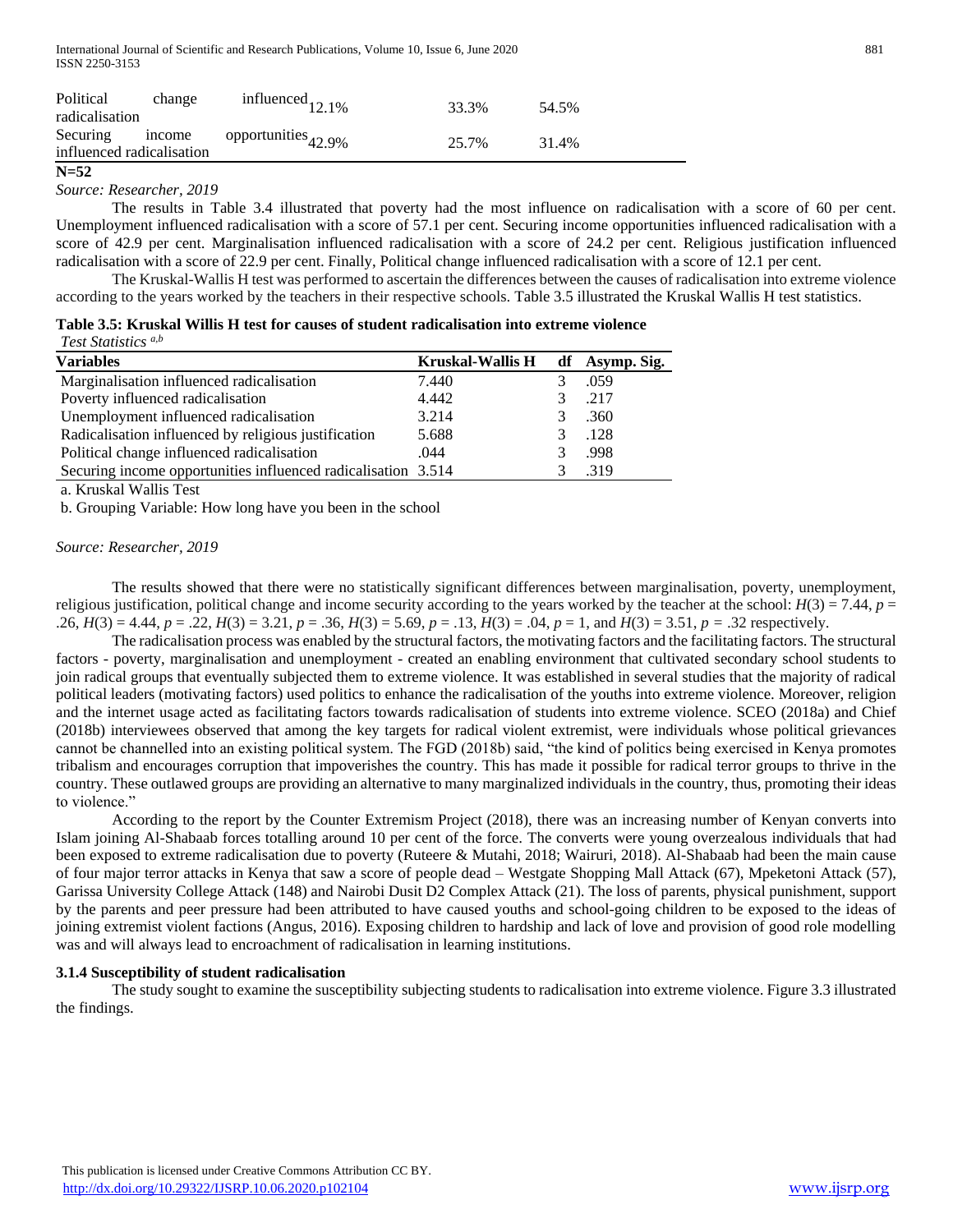

**Figure 3.3: Factors promoting the susceptibility of students to radicalisation into extreme violence** *Source: Researcher, 2019*

The results in Figure 3.3 showed that most student susceptibilities were caused by them questioning their place in society, difficult in interacting socially and lacking empathy and having low self-esteem which scored 60 per cent each. Experiencing traumatic events influenced susceptibilities with a score of 57.1 per cent. There was evidence of students struggling with a sense of identity that scored 54.3 per cent. Student susceptibilities were subjected by them becoming distanced from their cultural and or religious backgrounds (51.4%). Some students experienced ethnicity and or discrimination that exposed them to extreme radicalisation (12.1%).

The Kruskal-Wallis H test was performed to establish the differences between the susceptibilities exposing students to radicalisation into extreme violence according to years worked by the teachers in their respective schools. Table 3.6 illustrated the Kruskal-Wallis H test statistics.

| Table 3.6: Kruskal-Wallis H test for the susceptibility of students to radicalisation into extreme violence |  |
|-------------------------------------------------------------------------------------------------------------|--|
| Test Statistics <sup>,b</sup>                                                                               |  |

|                                                                | <b>Kruskal-Wallis</b> |    |             |
|----------------------------------------------------------------|-----------------------|----|-------------|
| <b>Variables</b>                                               | Н                     | Df | Asymp. Sig. |
| Struggling with a sense of identity                            | 1.481                 | 3  | .687        |
| Distanced from a cultural or religious background              | .564                  |    | .905        |
| Questioning his/her place in society                           | 6.451                 | 3  | .092        |
| Experiencing traumatic events                                  | 1.189                 |    | .756        |
| Experiencing ethnicity or discrimination                       | 2.907                 | 3  | .406        |
| Being difficult in interacting socially and lacking<br>empathy | 1.256                 | 3  | .740        |
| Having low self-esteem                                         | 2.689                 | 3  | .442        |

a. Kruskal Wallis Test

b. Grouping Variable: How long have you been in the school

#### *Source: Researcher, 2019*

The results showed that there were no statistically significant differences between struggling with the sense of identity, distancing from cultural and or religious background, questioning their place in society, traumatic experience, discrimination, difficulty to interact socially & lack of empathy and having low self-esteem in accordance to the years worked by the teachers at their respective school: *H*(3) = 1.48, *p* = .69, *H*(3) = .56, *p* = .91, *H*(3) = 6.45, *p* = .09, *H*(3) = 1.19, *p* = .76, *H*(3) = 2.91, *p* = .41, *H*(3) = 1.26, *p* = .74, and  $H(3) = 2.69$ ,  $p = .44$  respectively.

Susceptibility to radicalisation into extreme violence is mostly based in the education sector that amplifies frustrated ambition among individuals who then find gratification in taking extremist attitude and/or actions. The susceptibilities of students in Kenya was utilized easily by extremist radical recruiters to recruit secondary school-going youths. According to Pretch (2007), the key requirement to recruit was for the recruiter to have charismatic characteristics to persuade potential candidates in schools. Borum (2014), posited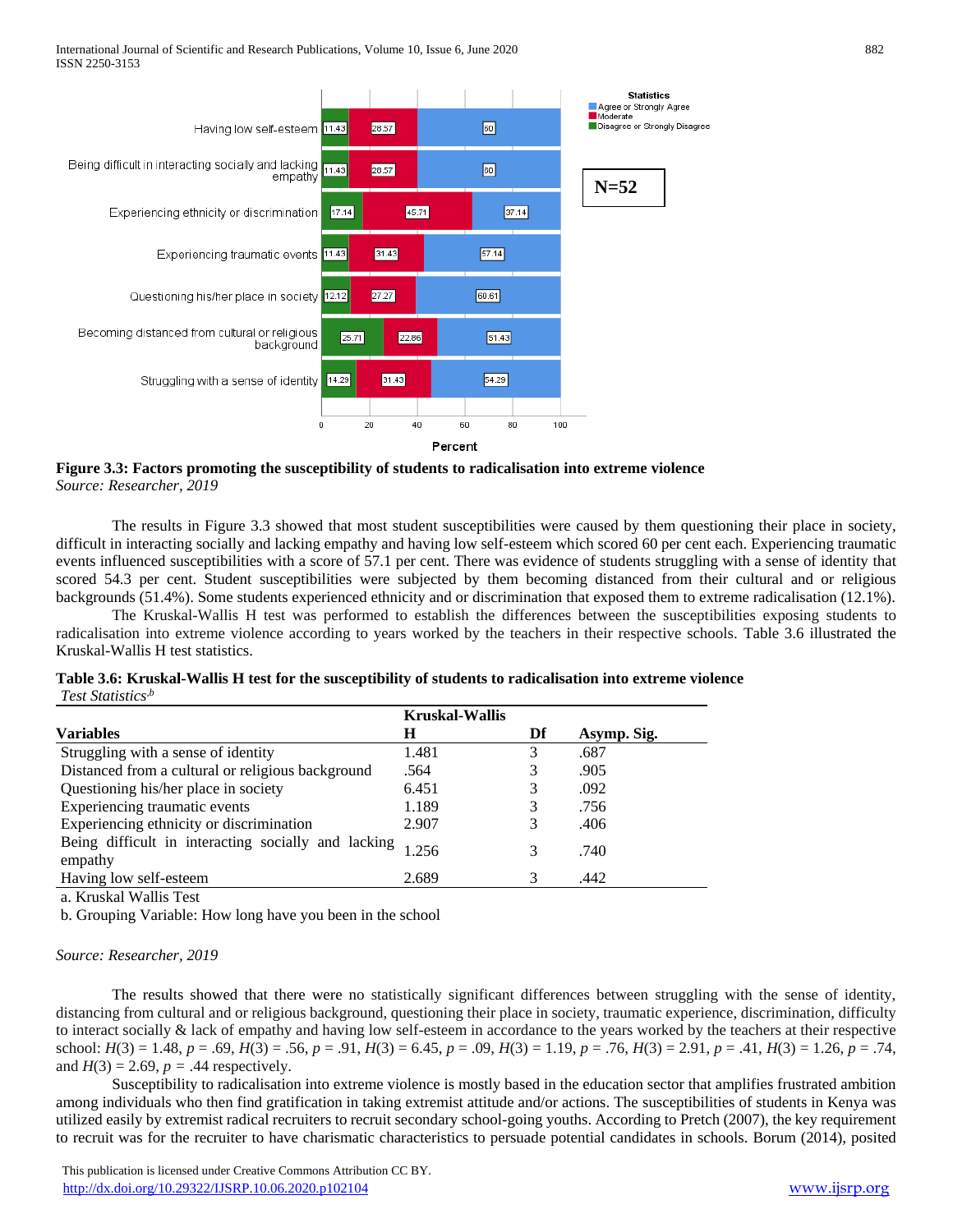that violent extremism always began when individuals felt aggrieved, discriminated against, or lacked a sense of identity that exposed a lot of traumatic events. Young, Rooze and Holsappel (2015) stipulated that the exposure level to terrorism follows a dichotomous worldview by acceptance of an alternative focal point of the conventional political order as it was no longer legitimate.

Globally, there is a steady increase in violent extremist factions that have found it easier to radicalise young individuals exposed to potentially vulnerable conditions. The radical groups are cultivating an extreme culture to cause panic and chaos as a way to express their grievances to the governments. The behaviour is the same between the developed and the developing countries. The target population for promoting the vice of radicalisation into extreme violence, are the students (youths) who are found to be gullible and easily convinced to join their course. In 2007, the UK government intervened serious child recruitment (as young as thirteen years) into violent extremist terror groups: community members reported to the government (parents, imams, religious leaders and teachers). In 2008, saw youths in Kenya moving to Somalia to join Al-Shabaab, a terrorist group (NCTC). In 2019, there was an attack at Nairobi Dusit D2 Complex Attack, where Kenyan youths were involved in the attack which claimed 21 lives. Unemployment in Kenya especially for most graduates is at its worst pushing the majority of youths to join the outlawed groups to make ends meet.

#### **3.1.5 Student dropout of the school caused by radicalisation into extreme violence**

The study sought to determine any existing relationship between students dropping out of school to radicalisation into extreme violence. Figure 3.4 illustrated the findings.

# Relationship of Student drop out and radicalisation



#### **Figure 3.4: The relationship between the student's dropout and radicalisation into extreme violence** *Source: Researcher, 2019*

The results in Figure 3.4 showed that 8 (16.1%) of the participants believed that the continuous occurrence of student dropout was related to radicalisation into extreme violence. However, the majority 44 (83.9%) of the participants believed that there was no relationship between student dropout and radicalisation into extreme violence. Terrorism is a distractive venture that leads to instability in the social, economic, political and environmental spheres. The study determined that at least there was a link between the dropout rate of students to radicalisation into extreme violence. Table 3.7 summarised the Pearson Chi-Square test of goodness-of-fit that was conducted to establish the relationship between the dropout rate of students to radicalisation into extreme violence.

| Table 3.7: Relationship between student dropout rate to radicalisation into extreme violence |  |  |  |
|----------------------------------------------------------------------------------------------|--|--|--|
|----------------------------------------------------------------------------------------------|--|--|--|

| <b>Test Statistics</b>                                                                                 |                                       |
|--------------------------------------------------------------------------------------------------------|---------------------------------------|
|                                                                                                        | Do you think a continuous scenario of |
|                                                                                                        | students dropping out of schools an   |
|                                                                                                        | indicator of student radicalisation?  |
| Chi-Square                                                                                             | $14.226^a$                            |
| Df                                                                                                     |                                       |
| Asymp. Sig.                                                                                            | .000                                  |
| $\sim$ 0 $\sim$ 11. (0.00) 1 $\sim$ $\sim$ 1.0. $\sim$ 1.0. $\sim$ 1 $\sim$ 1 $\sim$ $\sim$ $\sim$ TH. |                                       |

a. 0 cells (0.0%) have expected frequencies less than 5. The minimum expected cell frequency is 15.5.

# *Source: Researcher, 2019*

The teachers (n=52) were sampled to determine whether those who agreed with dropping out of students from school due to radicalisation into extreme violence (*f*=7) was equal to those who disagreed (*f*=37). A chi-square test of goodness-of-fit was performed.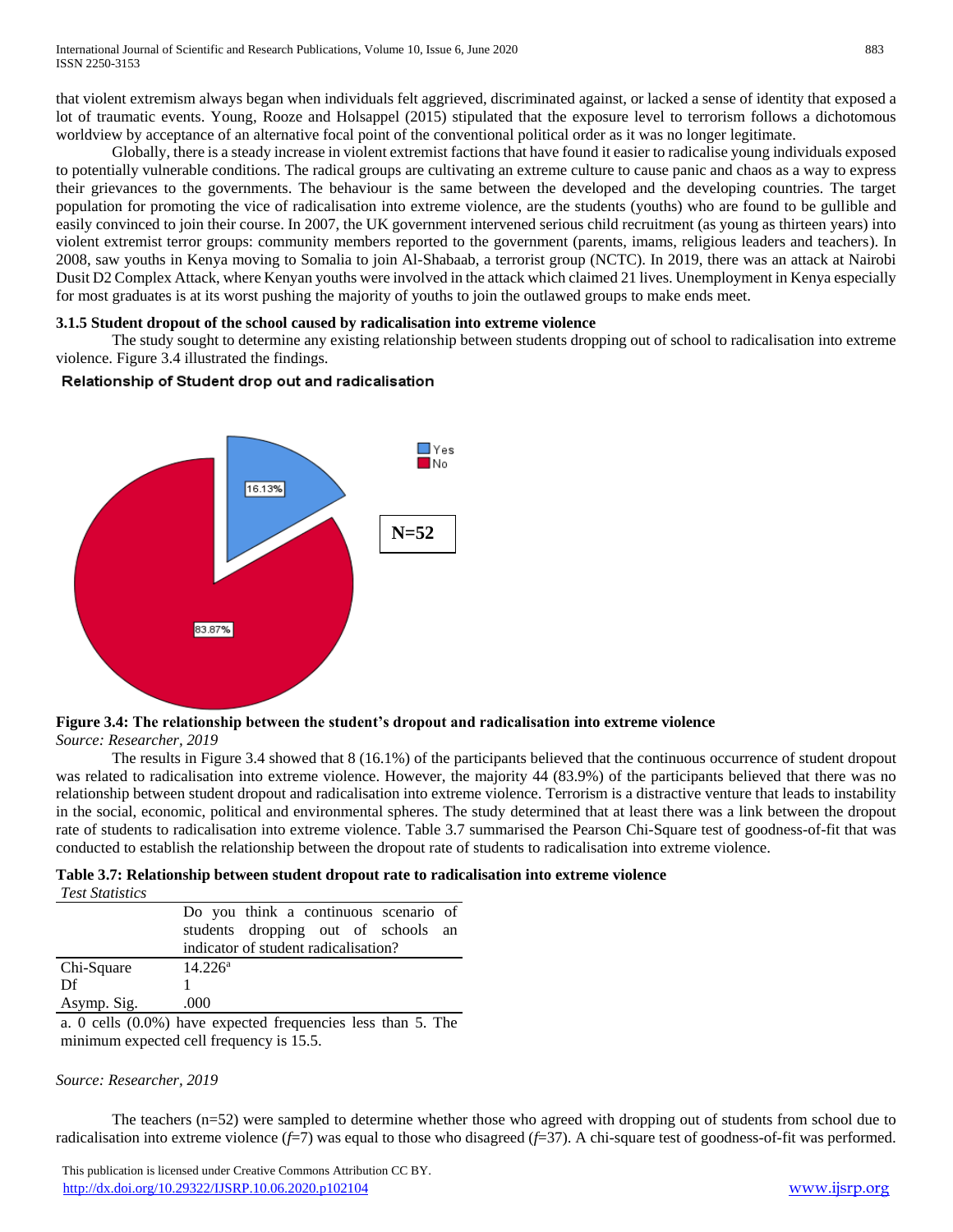The null hypothesis was rejected. The teacher level of knowledge to student radicalisation was not equally distributed in the population,  $\chi^2$  (1, N = 52) = 14.23, p < .001). A significant percentage (13%) of teachers agreed that dropping out of students was attributed to radicalisation into extreme violence.

The FGD (2018a) said, "there is a relationship between the rate of students dropping out to radicalisation." Besides, it was observed that particular trends were observed where the majority of public secondary school students dropped out in form three. This was an indicator of radicalisation that influenced them to drop out of school." SCEO (2018a) said, "recruiters, who are within the school system tend to start recruitment in form two where they sell the ideologies of joining a radical group and the benefits therein. In form three an individual is fully convinced of the ideologies of the terror group and is now ready to make a move." Chiefs (2018b) quoted, "children are prone to follow new ideas easily. The recruiter(s) existing within the school system is a danger to the security of the students."

#### **4.0 RESEARCH CONCLUSION AND RECOMMENDATION**

#### **4.1 Conclusion**

The study concluded that there exists radicalisation into extreme violence in public secondary schools in Kajiado County, Kenya. The education sector was susceptible to radicalisation; this amplifies frustrated ambitions among school-going children who then find gratification in taking extremist attitudes and/or actions. The structural factors - poverty, marginalisation and unemployment, and facilitating factors - internet usage and religious beliefs - create an enabling environment that cultivates secondary school students to join radical groups.

# **4.2 Recommendations**

The study recommended that schools should foster an inclusive environment to enhance a sense of belonging and encourage students' cultural diversity. The teachers who play a key role in students' lives, should be trained towards the identification of radicalisation and mitigate the vice averting the extremist ideologies. They could foster, strengthen resilience and prevent the students from subscribing to terrorist ideologies.

# **ACKNOWLEDGEMENT**

I take this opportunity to thank those who have been instrumental in the accomplishment of this research. First and foremost, I would like to thank the Almighty God for the gift of life and zeal to pursue this study. Secondly, I recognise the guidance, criticism and encouragement from my supervisors – Dr Nicholas Ombachi (PhD) and Dr Judah Ndiku (PhD) that made this work a success. Thirdly, I pass my gratitude to my research assistant Mr Paul Kem Wafula for his role and commitment to the research. Fourthly, I wish to acknowledge Masinde Muliro University of Science and Technology (MMUST) for granting me the opportunity to pursue my Masters' degree in Disaster Management and International Diplomacy: Department of Emergency Management Studies. Finally, I wish to thank all the people who made this work a success for their input in terms of time and resources.

# **REFERENCES**

- 1. Agnew, T. (2018, June 8). Higher education is at the heart of the UK's counter-terrorism efforts. Retrieved from The Rising to Global Challenges:
- https://www.timeshighereducation.com/blog/higher-education-heart-uks-counterterrorism-efforts#survey-answer
- 2. Angus, C. (2016). *Radicalisation and violent extremism: Causes and responses*. New South Wales Parliamentary Research Service.
- 3. Anyim, T. (2019). *The Role of Border Communities in Counter-Terrorism in Africa* (Doctoral dissertation, University of Nairobi).
- 4. Bhui, K., Silva, M. J., Topciu, R. A., & Jones, E. (2016). Pathways to sympathies for violent protest and terrorism. *The British Journal of Psychiatry*, *209*(6), 483- 490.
- 5. Bizina, M., & Gray, D. H. (2014). The radicalization of Youth as a Growing Concern for Counter-Terrorism Policy. *Global Security Studies*, *5*(1).
- 6. Borum, R. (2011). Radicalisation into violent extremism I: A review of social science theories. *Journal of Strategic Security*, *4*(4), 7.
- 7. Botha, A. (2014). Political socialization and terrorist radicalization among individuals who joined al-Shabaab in Kenya. *Studies in Conflict & Terrorism*, *37*(11), 895-919.
- 8. Botha, A. (2014). Radicalisation in Kenya. Recruitment to al-Shabaab and the Mombasa Republican Council. *Institute for Security Studies Papers*, *2014*(265), 28- 28.
- 9. Carr-Hill, R., Mbwika, J., & Peart, E. (2019). Education systems, examination and failure: a case study of Kenyan teenagers in four schools. *Intercultural Education*, *30*(2), 214-236.
- 10. Counter Extremism Project. (2018). Retrieved from Kenya: Extremism & Counter-Extremism[: https://www.counterextremism.com/countries/kenya](https://www.counterextremism.com/countries/kenya)
- 11. de Bruijn, M., & Both, J. (2017). Youth between state and rebel (dis) orders: contesting legitimacy from below in Sub-Sahara Africa. *Small Wars & Insurgencies*, *28*(4-5), 779-798.
- 12. Farrall, L. (2017). Revisiting al-Qaida's foundation and early history. *Perspectives on terrorism*, *11*(6), 17-37.
- 13. Mazrui, A., Njogu, K., & Paul, G. (2018). *Countering Violent Extremism in Kenya: Between the Rule of Law and the quest for Security*. Twaweza Communications Ltd.
- 14. Mwaniki, D. M. (2019). *Changing Strategies in Countering Violent Extremism and Terrorism in Africa: Case of Kenya* (Doctoral dissertation, University of Nairobi).
- 15. Otieno, F. O. (2019). *Counterterrorism Strategies and Performance Of The National Police Service In Managing Terrorism In Lamu County, Kenya Fredrick Okoth* (Doctoral dissertation, MMUST).
- 16. Perry, B., & Scrivens, R. (2015). Right-wing extremism in Canada: An environmental scan. *Ottawa, ON: Public Safety Canada (Kanishka Project Contribution Program)*.
- 17. Piasecka, S. (2019). Performing PREVENT: anti-extremist theatre-in-education in the service of UK counter-terrorism, a Freirean analysis. *Critical Studies on Terrorism*, *12*(4), 715-734.
- 18. Pretch, T. (2007). *Homegrown terrorism and Islamist radicalisation in Europe*. Research towards radicalisation. Utrecht University
- 19. Ruteere, M. & Mutahi, P. (2018). Confronting Violent Extremism in Kenya: Debates, Ideas and Challenges. Centre for Human Rights and Policy Studies Centre for Human Rights and Policy Studies.
- 20. Scheuer, M. (2011). *Osama Bin Laden*. Oxford University Press.

 This publication is licensed under Creative Commons Attribution CC BY. <http://dx.doi.org/10.29322/IJSRP.10.06.2020.p102104> [www.ijsrp.org](http://ijsrp.org/)